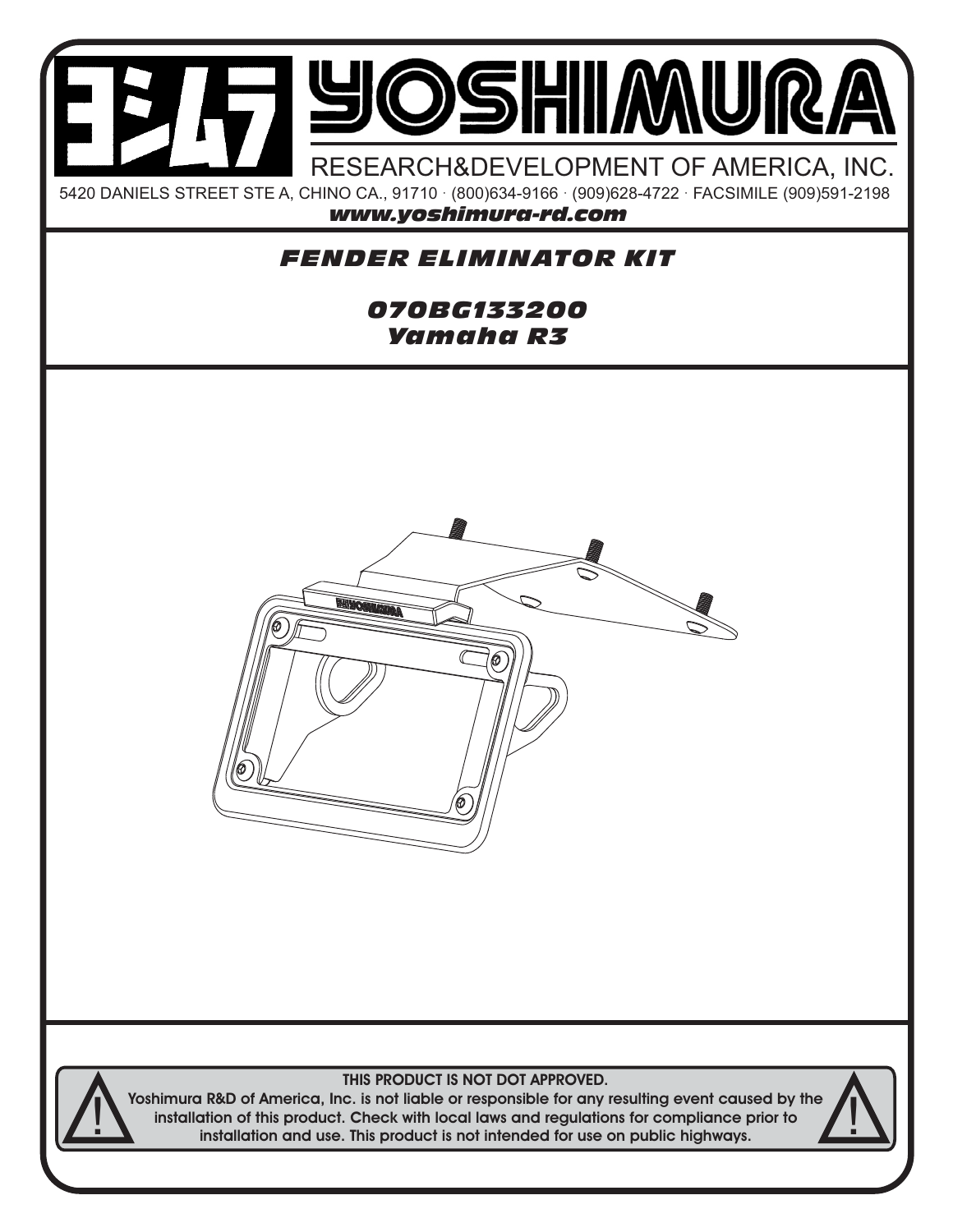

| No.                   | <b>Item</b>   | <b>Description</b>                | Qty.           |
|-----------------------|---------------|-----------------------------------|----------------|
| 1                     | 13320-FEBKT   | <b>Fender Eliminator Bracket</b>  | 1              |
| $\overline{2}$        | 070BG-LH-K    | <b>LED License Plate Light</b>    | 1              |
| 3                     | 070BG-LPF     | License Plate Frame               | 1              |
| 4                     | 13630-TSBL-00 | Left Turn Signal Bracket          | 1              |
| 5                     | 13630-TSBR-00 | <b>Right Turn Signal Bracket</b>  | 1              |
| 6                     | M6X16BHS      | 6mm x 16mm Button Head Screw      | 6              |
| 7                     | M6X14BHS      | 6mm x 14mm Button Head Screw      | 2              |
| 8                     | M4X6BHS       | 4mm x 6mm Button Head Screw       | $\overline{2}$ |
| 9                     | 6MMWASHER     | 6mm Washer                        | 4              |
| 10                    | 6MMLN         | 6mm Nylon Lock Nut                | 4              |
| $***$                 | 94785-01-ND   | <b>Butt Connectors</b>            | 2              |
| $***$                 | ZT-300        | <b>Cable Ties</b>                 | 3              |
| $***$                 | 17029         | Yoshimura Sticker Sheet           | 1              |
| <b>Optional Parts</b> |               |                                   |                |
| $***$                 | 070BGUNVTBKT  | Universal Turn Signal Bracket Kit |                |

\*\*\* The Yoshimura Universal Turn Signal Bracket Kit is to be used with aftermarket stud-mounted turn signals and is sold separately.